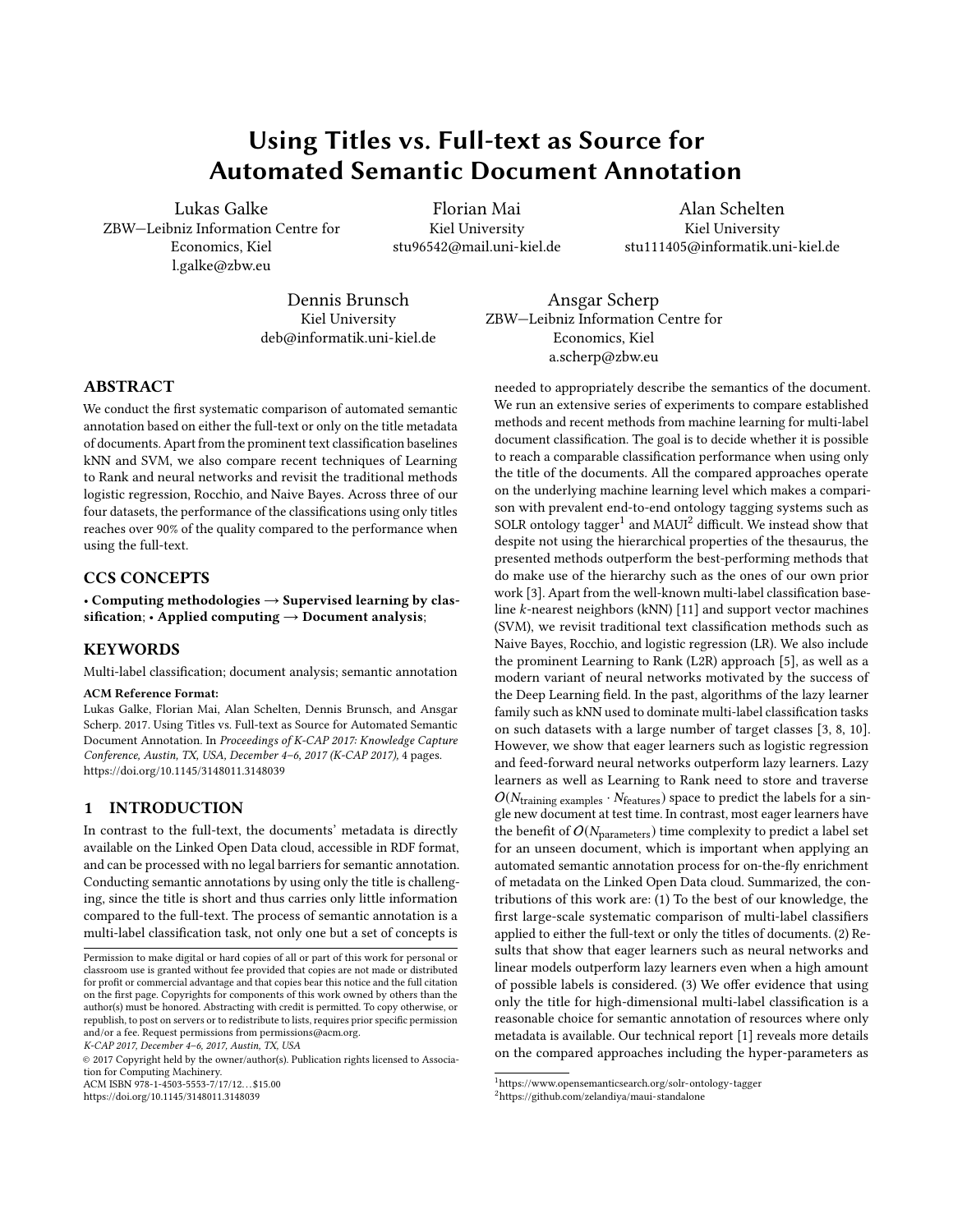well as an overview of the field. We have published the full source code of our text processing pipeline on GitHub<sup>[3](#page-1-0)</sup>.

## 2 EXPERIMENTAL SETUP

Datasets. We have conducted our experiments on four datasets of English documents: two datasets are obtained from scientific digital libraries in the domains of economics and political sciences along with two news datasets from Reuters and New York Times. For each document in the datasets, there are manually created goldstandard annotations provided by domain experts, who work as professional subject indexers in the corresponding organizations. In addition, each dataset provides a domain-specific thesaurus that serves as controlled vocabulary of the gold-standard. Its concepts are used as target labels in our multi-label document classification task. The thesaurus also offers sets of concept-specific phrases (i. e., skos:prefLabel and skos:altLabel in case of SKOS format) that are used for concept extraction from the documents' full-text and titles [\[2\]](#page-3-7). The economics dataset consists of <sup>62</sup>, <sup>924</sup> documents and is provided by ZBW — Leibniz Information Centre for Economics. The annotations are taken from the Standard Thesaurus Wirtschaft (STW) version  $9^4$  $9^4$ , which is a controlled domain-specific thesaurus for economics and business studies maintained by ZBW. The thesaurus contains <sup>6</sup>, <sup>217</sup> concepts with <sup>12</sup>, <sup>707</sup> concept-specific phrases. From these concepts, <sup>4</sup>, <sup>682</sup> are used in the corpus and thus considered in the multi-label classification task. Each document is annotated by domain experts with on average <sup>5</sup>.<sup>26</sup> labels (SD: <sup>1</sup>.84). The political sciences dataset has <sup>28</sup>, <sup>324</sup> documents. Similar to the economics dataset, we made a legal agreement for the political sciences dataset with the German Information Network for International Relations and Area Studies $^5$  $^5$  that is providing the documents. The labels are taken from the thesaurus for International Relations and Area Studies<sup>[6](#page-1-3)</sup>, which contains 9, 255 concepts (and<br>an equivalent number of concept-specific phrases, i.e., there are an equivalent number of concept-specific phrases, i. e., there are no alternative phrases). From these concepts, <sup>7</sup>, <sup>234</sup> are used in the corpus. Each document in the dataset has on average <sup>8</sup>.<sup>07</sup> labels (SD: <sup>3</sup>.03). The Reuters RCV1-v2 dataset contains <sup>805</sup>, <sup>414</sup> articles. We chose articles where both the titles and the full-text of the documents are available. From this set of documents, we randomly selected <sup>100</sup>, <sup>000</sup> articles to match the scale of the scientific corpora. In our experiments, we employ the thesaurus re-engineered from the Reuters dataset by Lewis et al. [\[6\]](#page-3-8). The thesaurus contains 117 concepts and a total of 173 concept-specific phrases. From these concepts, 101 are used in the corpus. Each document was annotated with on average <sup>3</sup>.<sup>21</sup> (SD: <sup>1</sup>.41) labels. The New York Times Annotated Corpus Dataset (NYT) contains <sup>1</sup>, <sup>846</sup>, <sup>656</sup> articles. Each article has two sets of annotations, created by a professional indexing service and annotations which were added by the authors using a semi-automatic system. We used the annotations provided by the indexing service because it is reasonable to expect that they are more consistent and of higher quality (cf. [\[4\]](#page-3-9)). As for the Reuters dataset, we chose a random subset of <sup>100</sup>, <sup>000</sup> documents containing both full-text and titles. The number of concepts in the NYT dataset is <sup>25</sup>, 226. From these concepts, <sup>6</sup>, <sup>809</sup> are used in our random sample.

<span id="page-1-2"></span><sup>5</sup><http://www.fiv-iblk.de/eindex.htm>

<span id="page-1-4"></span>

Figure 1: Configurable text-processing pipeline used for our experiments. The best-performing strategy is emphasized.

Each document is annotated with on average <sup>2</sup>.<sup>53</sup> (SD <sup>1</sup>.78) labels. Like the political sciences dataset, each concept consists of only a single concept-specific phrase.

Vectorization methods. We compare the different vectorization methods of the input text as shown in Figure [1](#page-1-4) (see our TR [\[1\]](#page-3-6) for details). One vectorization is based on term frequencies (TF-IDF) and the other is based on concept frequencies (CF-IDF) (cf. [\[2\]](#page-3-7)). We experiment with the re-weighting method BM25 using term frequencies and BM25C using concept frequencies. The concatenation of both terms and concepts is denoted by CTF-IDF and BM25CT, respectively. As classifier, we employ kNN with cosine distance. The performance of kNN relies on the assumption that documents are well represented by the features and that similar documents have similar labels. Therefore, its classification performance is a good indicator for the quality of the features.

Classification methods. After determining the best-performing vectorization method, we compare classifiers from the lazy learner family as well as eager learners. We leverage the generalized linear models (optimized by SGD [\[12\]](#page-3-10)) SVMs and logistic regression to perform multi-label classification with binary relevance, i. e., training a separate classifier for each class. To adapt the Learning to Rank approach and the multi-layer perceptron to multi-labeling, we consider using thresholds as well as stacking with decision trees (cf. [\[4\]](#page-3-9)). We also experiment with stacking the decision trees on top of binary-relevance logistic regression. Please note, we keep all hyperparameters fixed across all experiments and datasets.

Preprocessing. Prior to counting terms and extracting concepts, both the input text and the concept-specific phrases of the thesauri are subject to preprocessing steps. This includes discarding all characters except for sequences of alphabetic characters with a length of at least two. Words connected with a hyphen are joined

<span id="page-1-0"></span><sup>3</sup><https://github.com/Quadflor/quadflor>

<span id="page-1-1"></span><sup>4</sup><http://zbw.eu/stw/versions/9.0/about.en.html>

<span id="page-1-3"></span> $6$ [http://www.fiv-iblk.de/information/information\\_thesaurus.htm](http://www.fiv-iblk.de/information/information_thesaurus.htm)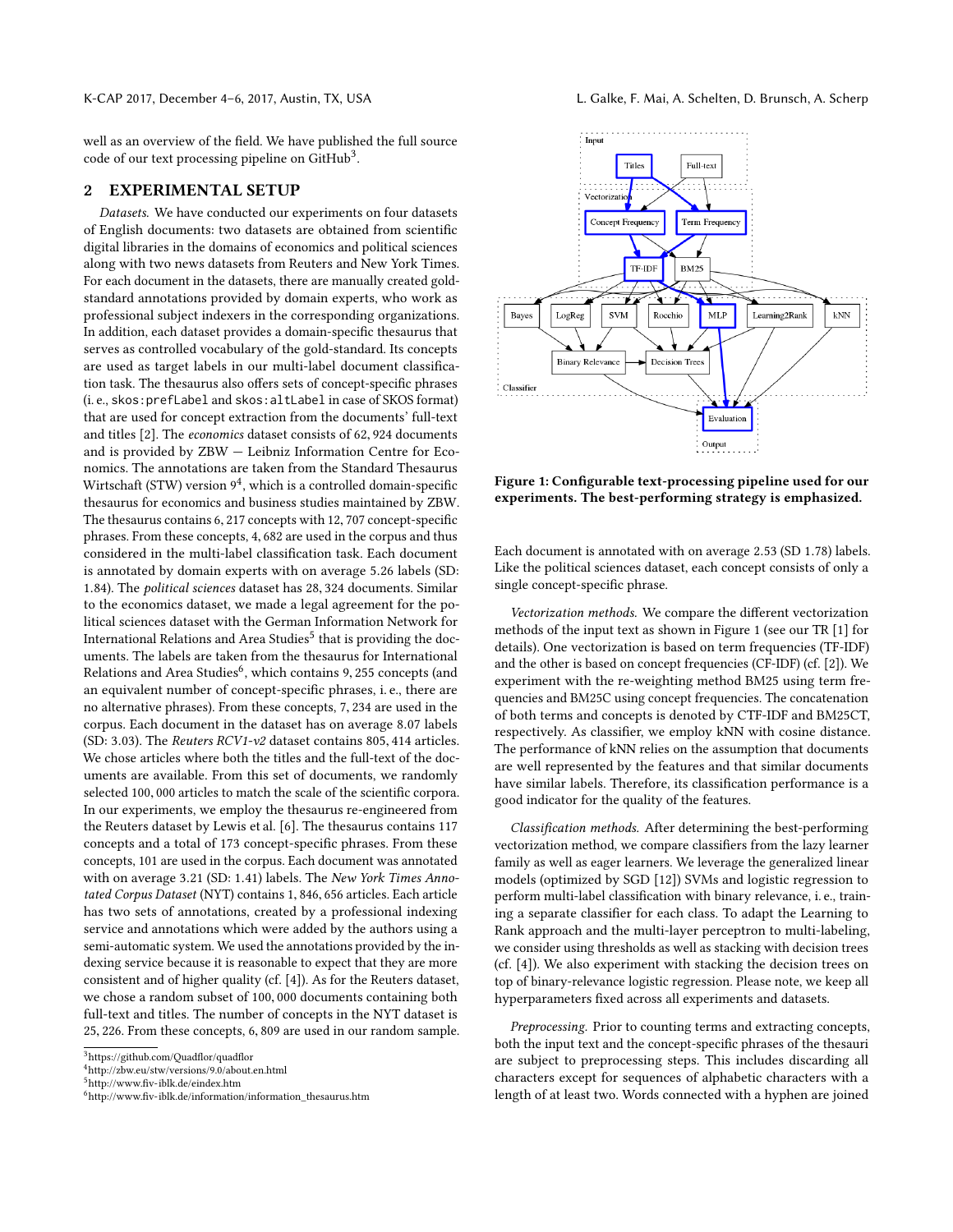Titles vs. Full-text for Automated Semantic Annotation K-CAP 2017, December 4–6, 2017, Austin, TX, USA

(i. e., the hyphen is removed). Detected words are lower-cased and lemmatized based on the morphological processing of WordNet [\[9\]](#page-3-11).

Evaluation. For evaluation, we separate each dataset into 90% training documents and 10% test documents and perform a 10-fold cross-validation, such that each document occurs exactly once in the test set. Hence for each test document, we compare the predicted labels with the label set of the gold standard and evaluate the  $F_1$ measure. The  $F_1$  measure is the harmonic mean between precision, i. e. true positives w.r.t false positives, and recall, i. e. true positives w.r.t false negatives. When no label is predicted, the precision is set to zero. The F-scores are averaged over the test documents. We chose this sample-based  $F_1$  measure over class-averaged or global variants because it is closest to an assumed application, where each individual document needs to be annotated as good as possible. Finally, we report the mean sample-based F-score over the ten folds of the cross-validation. Please note, there is a possibility that all documents annotated with a specific label fall into one test set. Despite no training data is available for these labels, we do not exclude those from our evaluation metric.

#### 3 RESULTS

Results for Vectorization Methods. Table [1](#page-2-0) shows the results for the text vectorization experiment. The term-based vectorization method TF-IDF performs consistently better than the purely conceptbased vectorization CF-IDF methods on both the titles and the full-text. The differences in the F-scores ranges from <sup>0</sup>.<sup>003</sup> on Economics to <sup>0</sup>.<sup>307</sup> F-score on Reuters. When combining the term vector with the concept vector, the performance is at least as good as the other text vectorization methods and in many cases yields better results. This is more noticeable on titles than on full-texts. BM25 re-weighting does not improve the results compared to TF-IDF neither in case of the titles nor the full-text. Rather, we observe a decrease in performance by up to 0.13. These experiment using a nearest neighbor classifier indicates that CTF-IDF is the best vectorization method. Henceforth, we use CTF-IDF for comparing the performance of the classifiers.

Results for Classifiers. The results of comparing the different classifiers are documented in Table [2.](#page-3-12) The generalized linear models SVM and logistic regression are close to each other. The difference is no more than <sup>0</sup>.<sup>04</sup> for any dataset. Considering Learning to Rank, we observe that the technique yields consistently lower scores than the multi-layer perceptron. Overall, the eager learners SVM, LR, L2R and MLP outperform both Naive Bayes and the lazy learners Rocchio and kNN. Among all classifiers, MLP dominates on all datasets apart from NYT on titles, where LRDT achieves a .<sup>021</sup> higher score. While the stacked decision tree module increases the F-scores of logistic regression on all datasets with fewer than 100 documents per label (all but Reuters), the impact of the stacking method is inconsistent for the Learning to Rank and MLP approaches. It is noteworthy that there are cases where a classifier performs better on the title data than the same classifier applied on the full-text data. These are Bernoulli Bayes on the Reuters dataset and RocchioDT on the economics dataset. As a general rule, however, full-texts generate higher scores than the titles. Comparing different classifiers across titles and full-text, we can make the observation that some

<span id="page-2-0"></span>Table 1: Sample-averaged F-scores of the text vectorization methods with using kNN as common classifier

| Input     | <b>Vectoriz.</b> | Econ. | Polit. | RCV <sub>1</sub> | <b>NYT</b> |
|-----------|------------------|-------|--------|------------------|------------|
| Full-text | <b>TF-IDF</b>    | 0.406 | 0.269  | 0.758            | 0.394      |
| Full-text | BM25             | 0.370 | 0.230  | 0.740            | 0.370      |
| Full-text | CF-IDF           | 0.402 | 0.266  | 0.451            | 0.367      |
| Full-text | <b>BM25C</b>     | 0.296 | 0.161  | 0.423            | 0.236      |
| Full-text | CTF-IDF          | 0.411 | 0.272  | 0.761            | 0.406      |
| Full-text | BM25CT           | 0.377 | 0.231  | 0.742            | 0.379      |
| Titles    | <b>TF-IDF</b>    | 0.351 | 0.201  | 0.709            | 0.238      |
| Titles    | <b>BM25</b>      | 0.349 | 0.196  | 0.687            | 0.230      |
| Titles    | CF-IDF           | 0.303 | 0.183  | 0.275            | 0.105      |
| Titles    | <b>BM25C</b>     | 0.304 | 0.172  | 0.193            | 0.073      |
| Titles    | CTF-IDF          | 0.368 | 0.212  | 0.717            | 0.242      |
| Titles    | BM25CT           | 0.364 | 0.208  | 0.693            | 0.239      |

classifiers trained on titles outperform others that were trained on the full-text. Apart from the NYT corpus, the eager learners LR, LRDT, and MLP on titles are superior to kNN on full-texts. Finally, we compare the F-scores of the best-performing multi-layer perceptron on titles with its scores obtained on full-text. On the NYT dataset, 58% of the F-score is retained when using only titles. On the political sciences and economics datasets, the retained F-score is 83% and 91%, respectively. On the Reuters dataset, the MLP using solely titles retains 95% of the F-score that is obtained with full-text.

### 4 DISCUSSION AND CONCLUSION

The results show that multi-label classification of text documents can be reasonably conducted using only the titles of the documents. Over all datasets, the multi-layer perceptron on titles retains 82% of the F-score obtained on full-text. This gives an empirical justification for the value of automated semantic document annotation using metadata. From the first experiment, we find that combining words with extracted concepts as features is preferable over one of them alone. Concepts hold valuable domain-specific semantic information. The term frequency on the other hand, holds implicit information which is as well important for correct classification. Eager learners are, by design, capable of learning which terms or concepts need to be associated to the respective class. The results show that also lazy learners benefit from this joint representation. The second experiment shows that eager learners such as logistic regression and MLP consistently outperform lazy learners for multi-label classification. This result extends recent advancements in multi-labeling [\[7\]](#page-3-13) towards document classification scenarios with many possible output labels and only few examples per class.

Inspecting the results for titles and full-text, the best-performing classifiers still perform better on the full-text. This is not surprising since the full-text holds considerably more information (including the title). However, for all datasets apart from the NYT dataset,